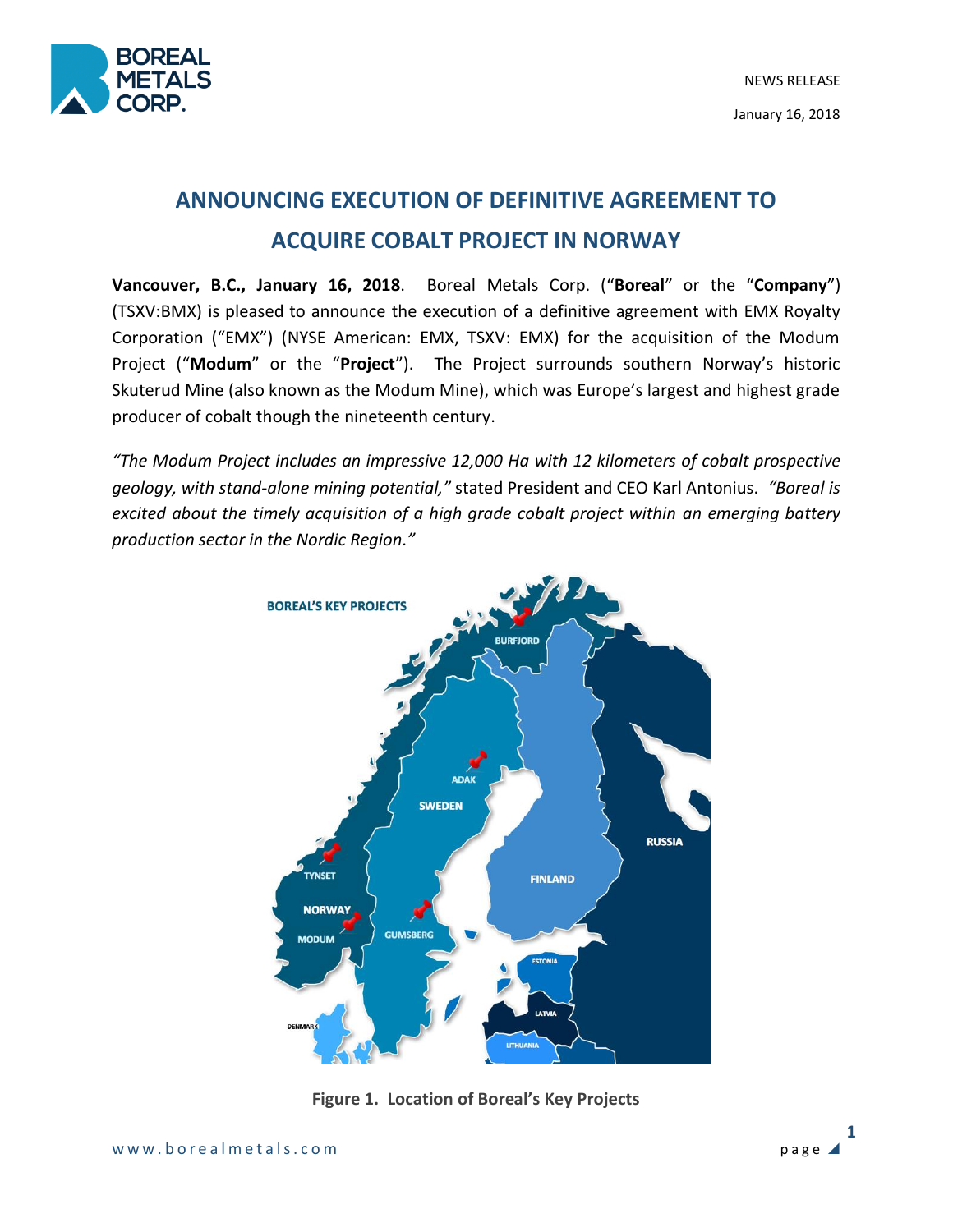

#### **The Nordic Region and Battery Metals Market**

The Nordic region is host to 26 active mines and seven smelters. This region has excellent infrastructure including deep water ports with year round ice-free harbours, extensive roads, rail and access to skilled workforce, mining universities, and support services.

Northvolt AB [\(www.northvolt.com\)](http://www.northvolt.com)/) has selected a location in Sweden to build Europe's biggest battery factory. Northvolt CEO Peter Carlsson, a former Tesla executive, suggests that the Swedish plant will rival the scale of the U.S. electric carmaker's Gigafactory in the Nevada desert, targeting an annual cell production equivalent to 32 gigawatt-hours by 2023<sup>1</sup>. Northvolt has announced that that they plan on utilizing as much locally sourced materials as possible for battery production<sup>2</sup>.

Cobalt has many uses, but over half of the total global demand comes from the chemical sector which uses cobalt, among other applications, for metallic cathodes in rechargeable batteries<sup>3</sup>. Specifically, lithium cobalt oxide (LiCoO<sub>2</sub>) is used in lithium ion battery cathodes. Additionally, nickel-cadmium (NiCd) and nickel metal hydride (NiMH) batteries also use cobalt to improve the oxidation of nickel. In addition to battery usage in mobile devices, battery technologies for electric vehicles, coupled with a worldwide shortage of ethically-sourced cobalt, have helped drive a threefold increase in the price of cobalt as worldwide demand continues to rise.

## **Overview of Modum Project**

The 13,115 Ha Modum project is located approximately 75 kilometres west of Oslo, Norway. The Modum project is accessible year-round, with robust infrastructure including road, rail, power, and skilled labour in nearby municipalities. The Modum property position surrounds an inlier of exploration licenses held and explored by third parties that partially cover the historic Skuterud Mine (Figure 2). Historic mine workings, prospects and trends of mineralization extend onto the Boreal property.

 $\overline{a}$ 

<sup>1</sup> *<https://www.reuters.com/article/us-abb-northvolt/abb-teams-up-with-northvolt-on-europes-biggest-battery-plant-idUSKCN1C1123>*

<sup>2</sup> *https://www.wired.com/story/ev-green-battery-factory-in-the-netherlands-competes-with-the-gigafactory/*

<sup>3</sup> *https://www.thebalance.com/metal-profile-cobalt-2340131*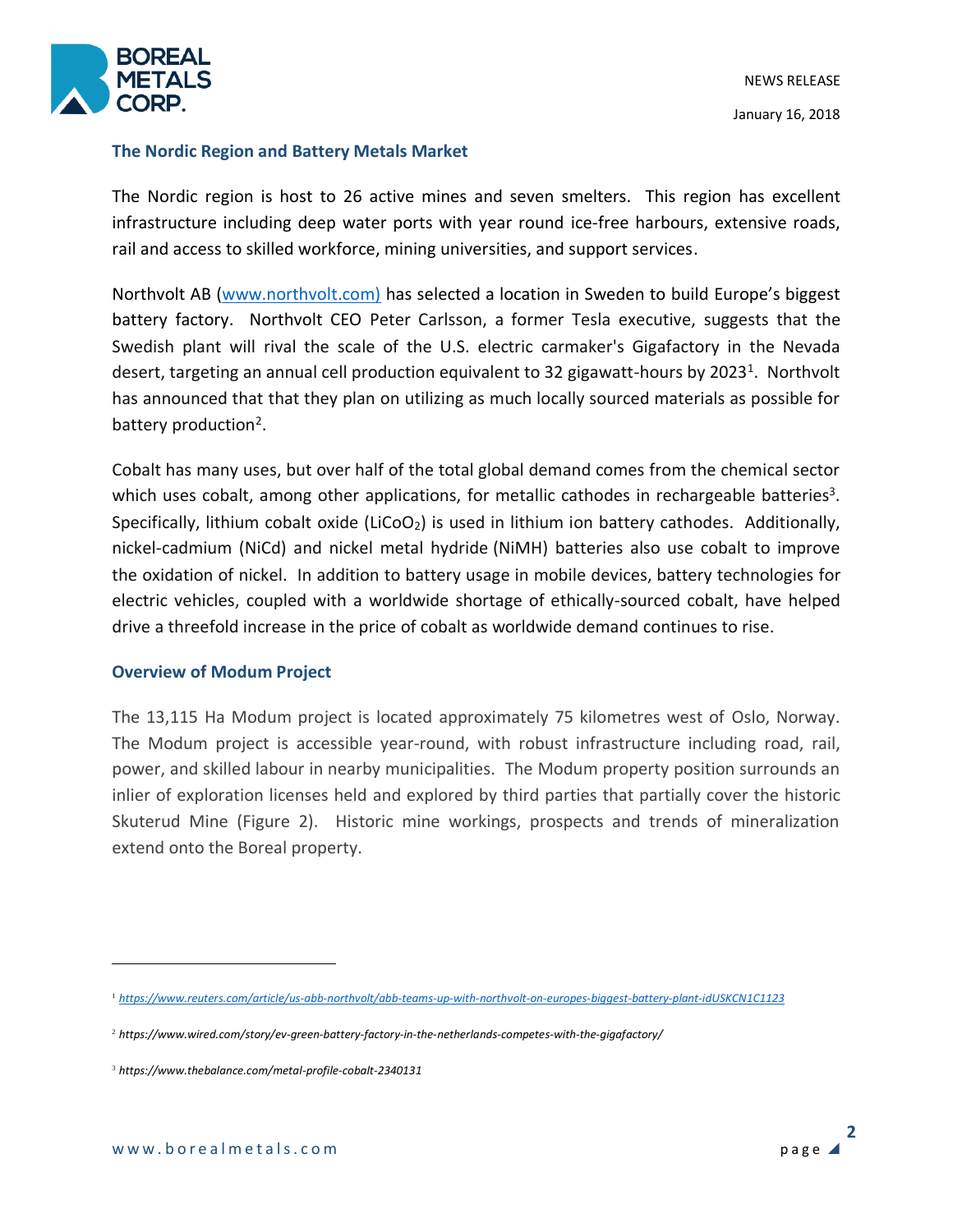

January 16, 2018



**Figure 2. Location of Boreal's Modum Land Position**

Modum was the primary source of the cobalt used for blue pigment in Europe during the late eighteenth and nineteenth centuries. Historic production from the Skuterud Mine is estimated to have been in the order of 1,000,000 tons of mineralized material, with significant copper and gold.

## **Geology of the Modum District**

The cobalt deposits in the Modum District are hosted in steeply dipping, north-south trending Mesoproterozoic sedimentary rock known locally as "fahlbands". These rocks are intruded by mafic and ultramafic rocks and contain widespread albitization and sulfide mineralization, similar to other cobalt deposits in the region. The most prominent of the sulfide-bearing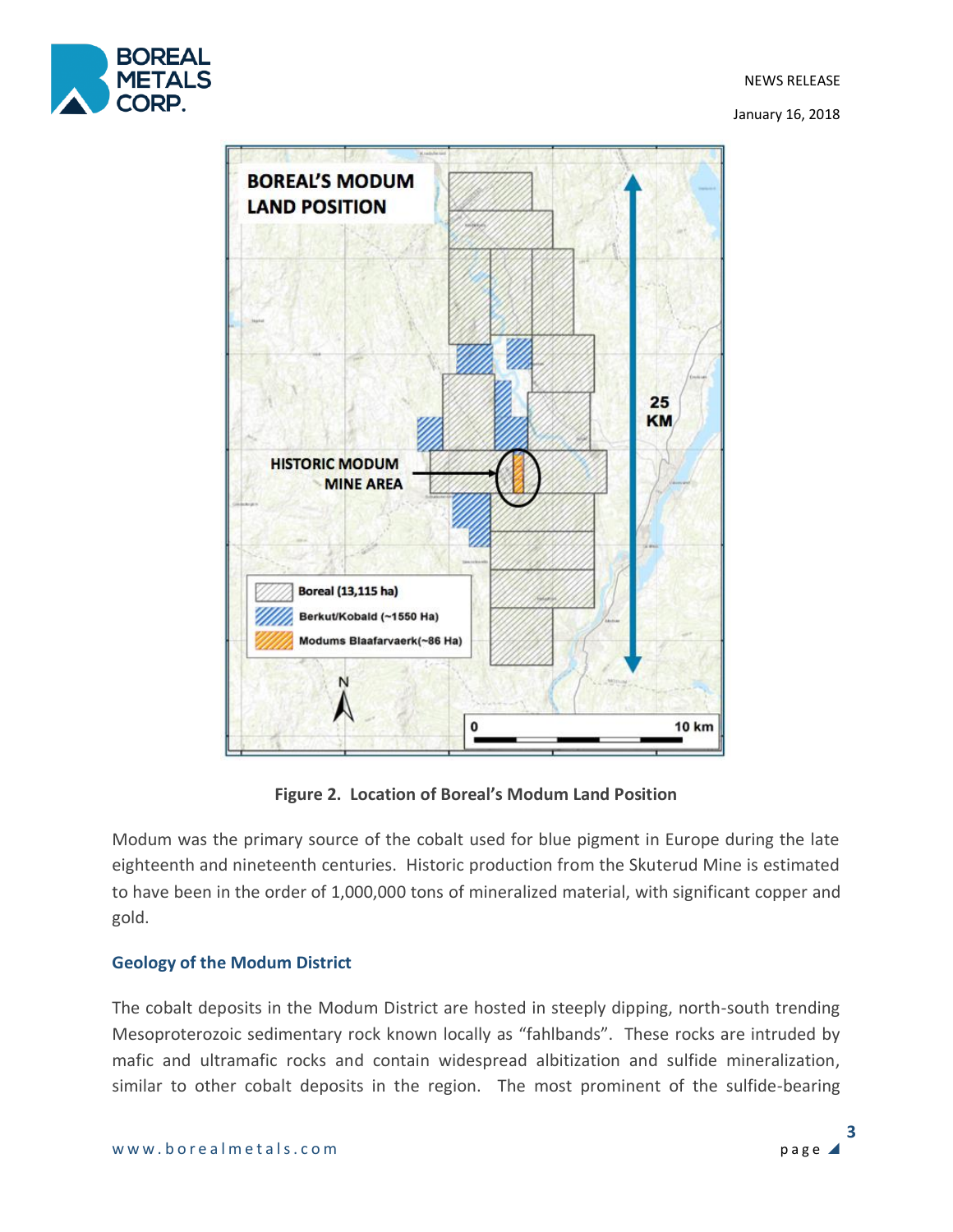

fahlbands hosts the mineralization at Skuterud which can be tracked for 12 kilometres along strike with an average thickness of 100 to 200 meters. Mineralization in the fahlbands occurs as disseminated sulfides, sulfide replacement zones, sulfide-rich veins developed within shear zones, and as structurally controlled lenses that occupy fold hinges.

#### **History of the Modum District**

Cobalt mineralization was discovered at the Skuterud Mine in 1772 (also known as the Modum Mine), which is the type locality of the mineral Skuterudite ( $CoAs<sub>3</sub>$ ). Production from open pits commenced in 1776, but mining transitioned underground in 1827 and continued through 1898. It is estimated that the Skuterud Mine supplied over 80% of the world's commercially produced cobalt in the 1820's and 1830's with some byproduct copper. Gold is also enriched in the Modum mineralization but there are no records for precious metal production<sup>4</sup>.

Limited modern exploration has taken place at Modum. In 2013, an aeromagnetic geophysical survey (200m line spacing) covering the entire Boreal land position was commissioned by the Geological Survey of Norway (NGU). In 2016, a 1:100,000 scale geological map was published by the NGU. Drilling programs are currently underway on inlier claims that cover about 20% of the prospective strike length at Modum. Much of the remaining strike length, including the extensions onto Boreal ground, has never been drill tested before. Importantly, Gold is known to accompany the cobalt mineralization, and precious metal potential remains largely unassessed at this time.

#### **Transaction Commercial Terms**

The agreement with Boreal contains the following commercial terms:

- Subject to regulatory approval, at closing, EMX will transfer its Modum exploration licenses to Boreal.
- At closing, Boreal will issue to EMX 1,324,181 common shares of Boreal that will bring EMX's share of equity ownership in Boreal to 19.9%; EMX will have the right to participate pro-rata in future financings at its own cost to maintain its 19.9% interest in Boreal. The issuance of Boreal shares to EMX, as set forth in the definitive agreement, is subject to receipt of TSX Venture Exchange approval.

 $\overline{a}$ 

<sup>&</sup>lt;sup>4</sup> Hornemann, H. H., 1936, Report on the cobalt mines at Modum, collected from different sources. Norges geologiske undersobjectives for the *projects; the general*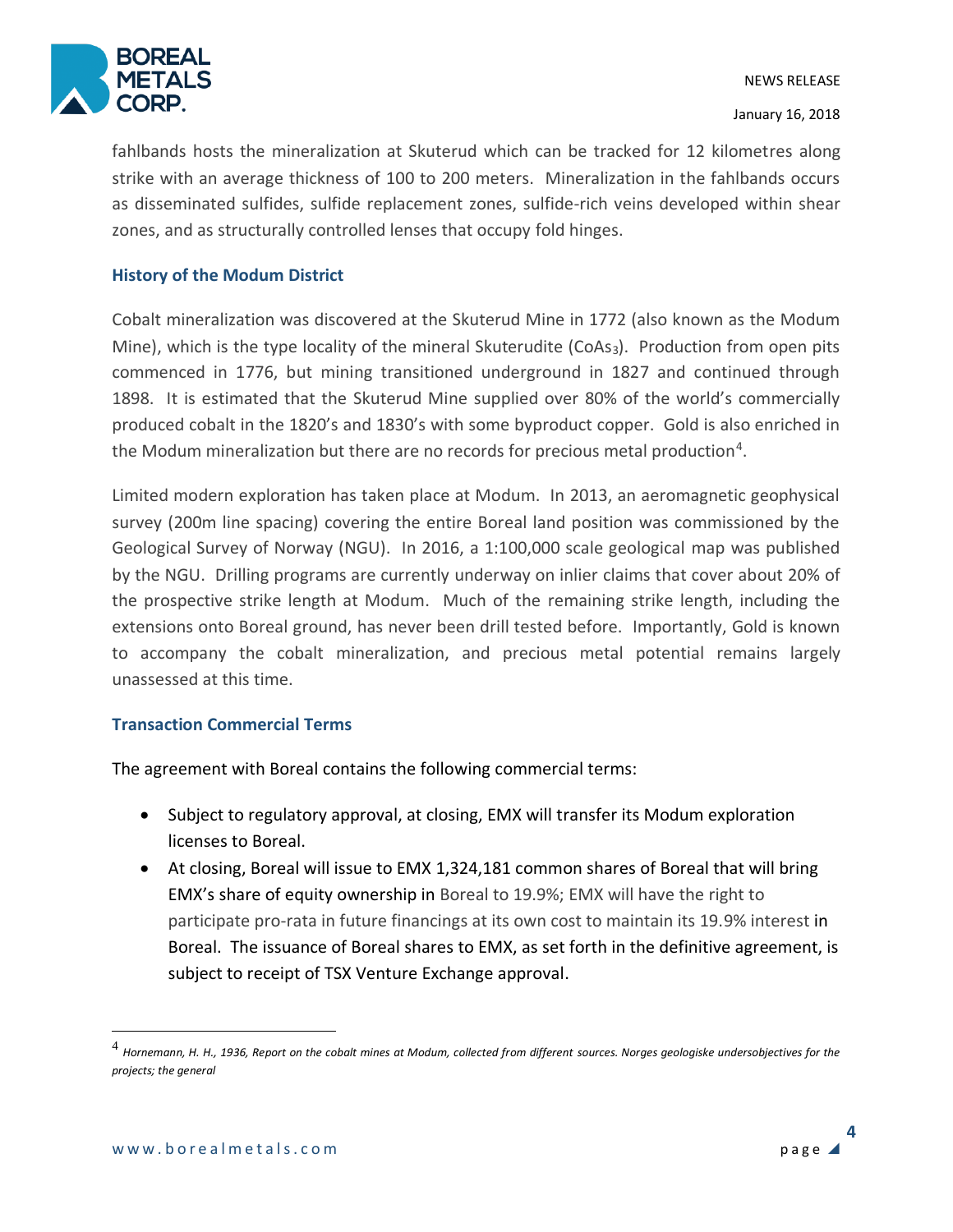January 16, 2018



- EMX will be granted a 3% net smelter return ("NSR") royalty on the Project, of which a 1% NSR royalty may be purchased by Boreal on or before the fifth anniversary of the closing date in 0.5% increments for a total of USD\$2,500,000 in cash and common shares of Boreal stock.
- EMX will receive annual advance royalty ("AAR") payments of USD\$20,000, commencing on the second anniversary of the closing, with each AAR payment increasing by USD\$5,000 per year until reaching USD\$60,000 per year. Once reaching USD\$60,000 per year, AAR payments will be adjusted each year according to the Consumer Price Index (as published by the U.S. Department of Labor, Bureau of Labor Statistics).

Reference to the adjacent Skuterud mine property provides context for the Modum Project, which occurs in a similar geological setting. However, this is not necessarily indicative that the Project hosts mineralization with similar tonnage or grade.

# **About Boreal Metals Corp.**

Boreal is a mineral exploration company focused on the discovery of Zinc, Copper, Silver, Gold and Cobalt deposits in five exceptional, historical mining project areas spanning Sweden and Norway. The Company aims to discover new economic mineral deposits in known mining districts that have seen little or no modern exploration techniques. The Company is led by an experienced management team and technical team, with successful track records in mineral discovery, mining development and financing.

## **Qualified Person**

Daniel MacNeil, P.Geo, a Qualified Person as defined by National Instrument 43-101, has read and approved all technical and scientific information related to the Modum project contained in this news release. Mr. MacNeil is Vice President Exploration for Boreal Metals Corp.

## **On behalf of Boreal Metals Corporation**

#### Karl Antonius, President

For more information on Boreal please visit the Company website at www.borealmetals.com or contact Alexandra Woodyer Sherron at +1.604.922.8810 or [alexandra@borealmetals.com.](mailto:alexandra@borealmetals.com)

*Neither TSX Venture Exchange nor its Regulation Services Provider (as that term is defined in the policies of the TSX Venture Exchange) accepts responsibility for the adequacy or accuracy of this release.*